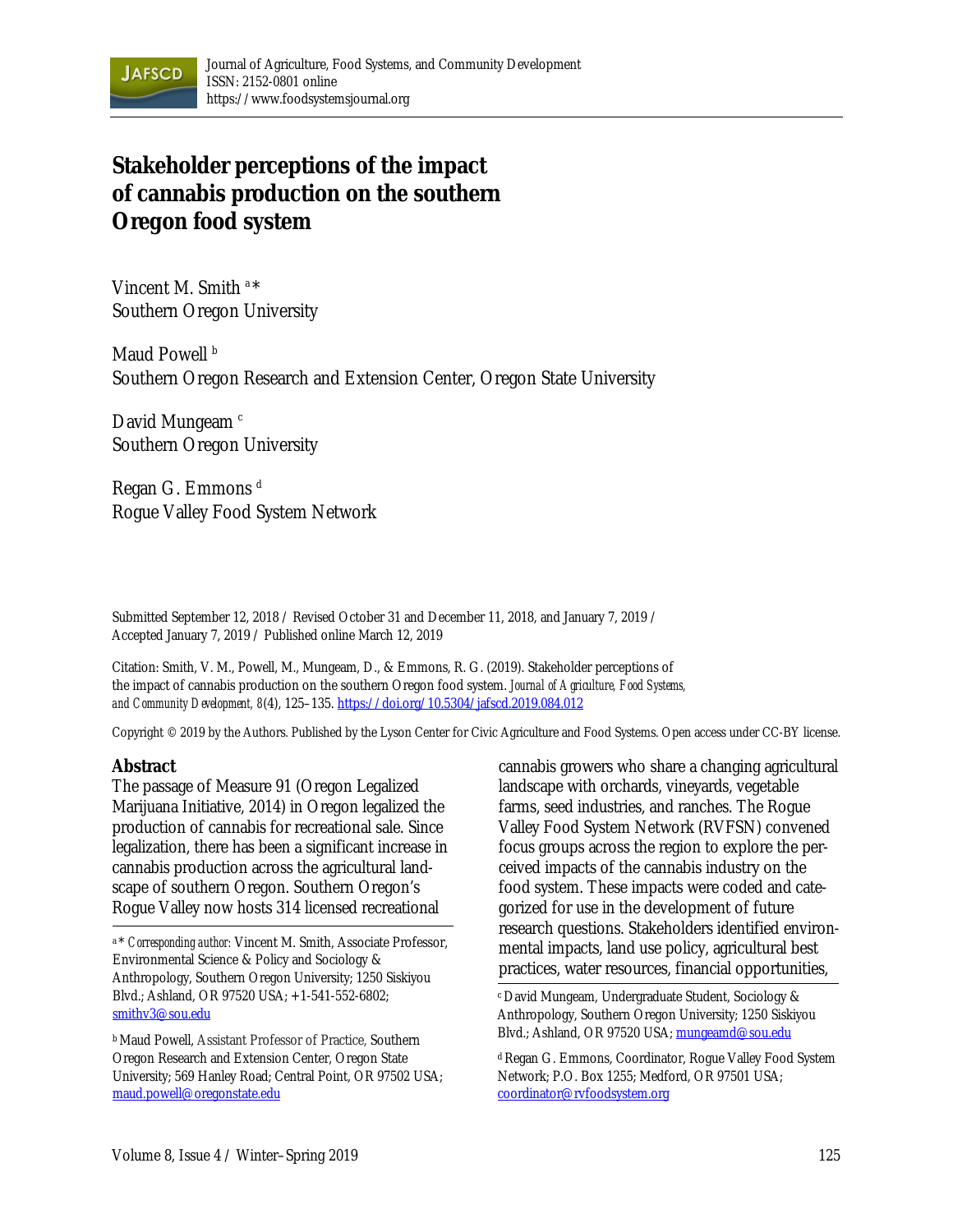resource competition, and a changing cultural landscape as areas in need of further research. This research brief informs work by lawmakers, land use planners, researchers, managers, and farmers in developing research, policies, and projects to address challenges and realize opportunities associated with the changing agricultural landscape in states where cannabis production is expanding.

# **Keywords**

Marijuana, Cannabis, Food Systems, Oregon, Rogue Valley, Agriculture

## **Introduction**

The production and commercial sale of cannabis in the United States has increased significantly over the past decade (Stoa, 2017), due in large part to individual states passing laws that legalize cannabis. Oregon was the first state to abolish criminal penalties for possession of cannabis, in 1973 (Blachly, 1976). Then, in 1996 California became the first state to legalize medical marijuana. Two years later, Oregon, Alaska, and Washington followed suit. Oregon's Medical Marijuana Act (1998) specifically allowed for the cultivation, possession, and use of cannabis by those in possession of a medical marijuana card issued by a doctor.

 Washington and Colorado were the first states to legalize recreational use of cannabis, in 2012. In 2014, Oregonians passed ballot initiative Measure 91 by 56% of the vote, legalizing the cultivation and non-medical use of cannabis (Oregon Legalized Marijuana Initiative, 2014). That same year, Alaska also legalized the recreational use of cannabis, with California following in 2017. Today 31 states and the District of Columbia have legalized medical marijuana, and nine states and the District of Columbia have legalized recreational marijuana, with an additional 15 states exploring recreational cannabis laws.

There are both potential risks and opportunities associated with the emerging cannabis markets. These include an increased flow of cash into a community (Victory, 2014), an increase in property values (Victory, 2014), the development of large-scale farming operations Heimlich & Anderson, 2001), the creation of cannabis appellations (legally defined and protected geographical

indication used to identify where a crop is grown) (Stoa, 2017), and competition for natural resources (Bauer et al., 2015; Stoa, 2017; Vana, 2016).

 In certain cases, cannabis cultivation poses significant threats to the health of watersheds. Stream diversions that may increase erosion may be used for flood irrigation on large outdoor farms. Some cannabis farms are also illegally removing irrigation water from streams and other water sources (Vana, 2016), which may lower the water table and affect summer flows for fish runs. A study of the Eel River watershed in California concluded that cannabis operations without regulation could outstrip water supplies (Stoa, 2017). However, correct implementation of farming policies would retain the ability to effectively regulate water usage (Stoa, 2017).

 Federal restrictions on cannabis complicate other aspects of production and distribution as well. For example, because it is an illegal activity at the federal level, banks are prohibited from taking money from the cannabis industry. Therefore, depositing revenue earned from cannabis production poses a risk not only to those doing the banking, but also the banks themselves (Moscow & Felz, 2015). Additionally, state land-grant universities and other federally funded institutions are at risk of losing funding if they engage in any education or research activities related to cannabis production. Historically, farmers have relied on Extension research and education to improve their production methods and adopt best management practices.

 Several states are coming out of an era of quasi-legalization and decriminalization. Ironically, this state of reduced punitive measures and legal risks associated with cannabis has paved a road for an increase in illegal cannabis grow operations, or what are called trespass grows (Vana, 2016). Without a regulatory framework encompassing cannabis cultivation, these trespass grows pose an unusually high risk for adversely affecting the environment and farming communities.

 Because the federal government prohibits the production, distribution, and consumption of cannabis, states that have legalized any of these aspects must create and enforce their own laws and regulations. Federal law empowers states to legislate on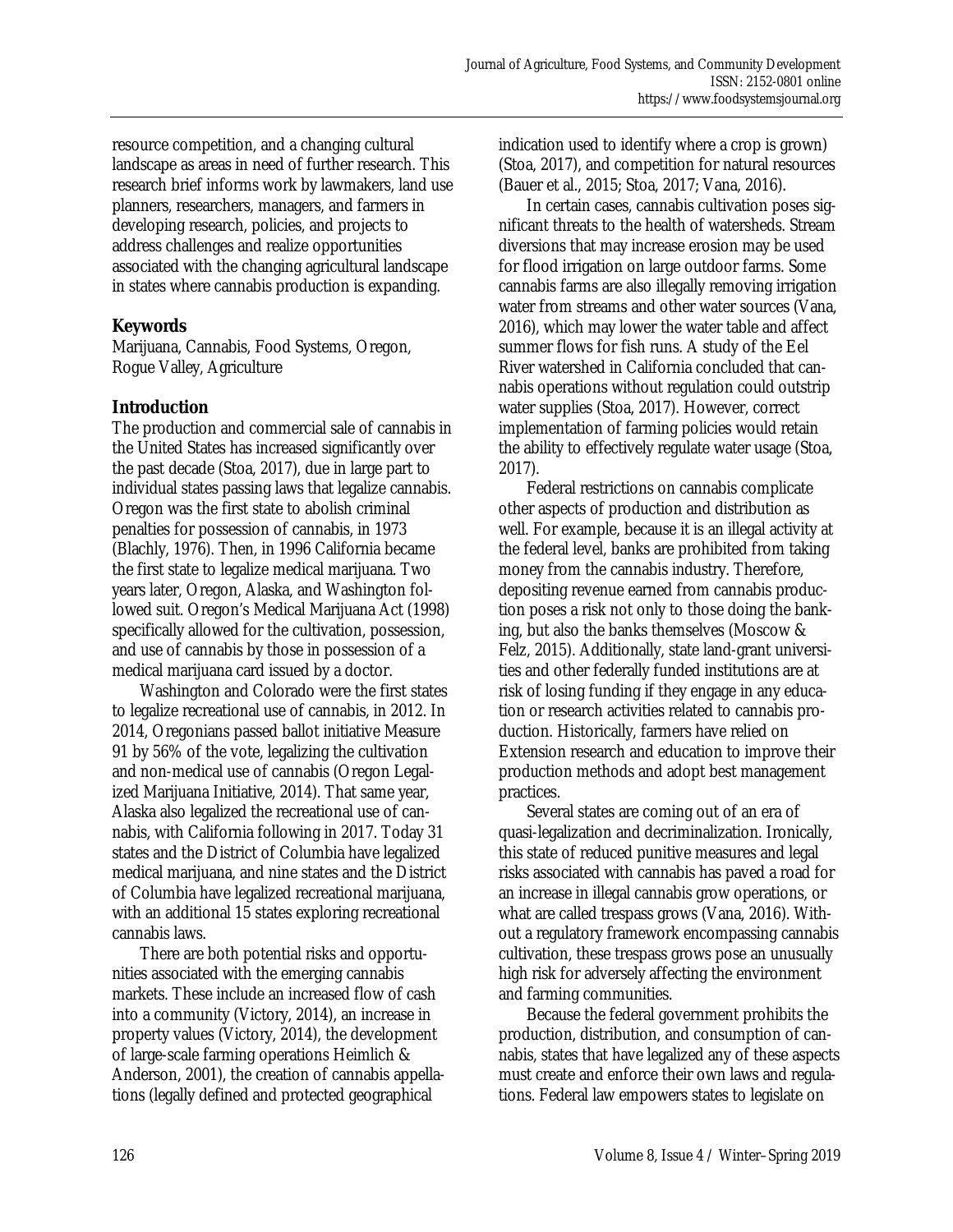behalf of their citizens' health, safety, and welfare. Therefore, state and local policies must be implemented to both combat the increased risks and capitalize on the opportunities associated with a market boom. Tax regimes and environmental protection standards must be developed to compensate for the new wave of agri-business emerging in states where cannabis is grown.

 The purpose of this study is to explore the ways in which cannabis production affects the food system of one region. While cannabis production and sale has effects that extend beyond the food system generally, this work focuses on how rural agricultural landscapes are affected by rapid growth in the cannabis industry. This exploratory work utilizes stakeholder focus groups to elicit the range of perceptions, opportunities, and concerns expressed by individuals involved in the changing landscape. Findings will be used to inform the selection of future research questions designed to inform states and counties seeking to develop and implement cannabis-related policies.

## **Cannabis Industry in Southern Oregon**

Southern Oregon's Rogue Valley (see Figure 1) has a long history of commercial agriculture, beginning in 1885 with the first commercial apple orchards established in the Medford area. During the late

1800s and early 1900s, apples represented the largest agricultural commodity, peaking with about 400 growers and 10,000 acres (4,047 hectares) in 1910 (Oregon State University [OSU] Extension Service, 2007). By 1930, however, pears supplanted apples, primarily due to a regional climate and soil types better suited to pear production. During the  $20<sup>th</sup>$ century, the Rogue Valley was also home to thriving dairy, alfalfa, hops, and small grain production. The region was identified as an excellent grapegrowing region in the late  $20<sup>th</sup>$  century, with a climate similar to the Bordeaux region of France (OSU Extension Service, 2007). During the 21st century, dominant agricultural crops have been pears, grapes, cattle operations, and dairy (U.S. Department of Agriculture [USDA], 2012). As the first state to decriminalize cannabis possession in 1973, Oregon gained a reputation as being more tolerant of marijuana use. Due to its climate and geographic isolation, southern Oregon, in particular, became a stronghold of illegal marijuana production in the 1980s (Johnson, 2017). By 2006, one estimate suggested that Oregon was the fourth largest indoor cannabis-producing state and the tenth largest cannabis-producing state overall (Gettman, 2006).

 While southern Oregon's Rogue Valley has been a destination site for indoor and outdoor

Figure 1. Southern Oregon's Rogue Valley (Jackson and Josephine Counties)



growing for decades (Gettman, 2006), Measure 91 dramatically increased the amount of cannabis cultivation. Today there are 314 licensed recreational growers in Jackson and Josephine Counties alone (Oregon Liquor Control Commission, 2018). Medical marijuana production is harder to track. In May 2018, the Oregon Health Authority released a report assessing the state's medical marijuana program. The report cites major challenges the state is facing in regulation and enforcement, including an inability to validate grow site locations, a lack of inspections and enforcement of grow sites, and insufficient and inaccurate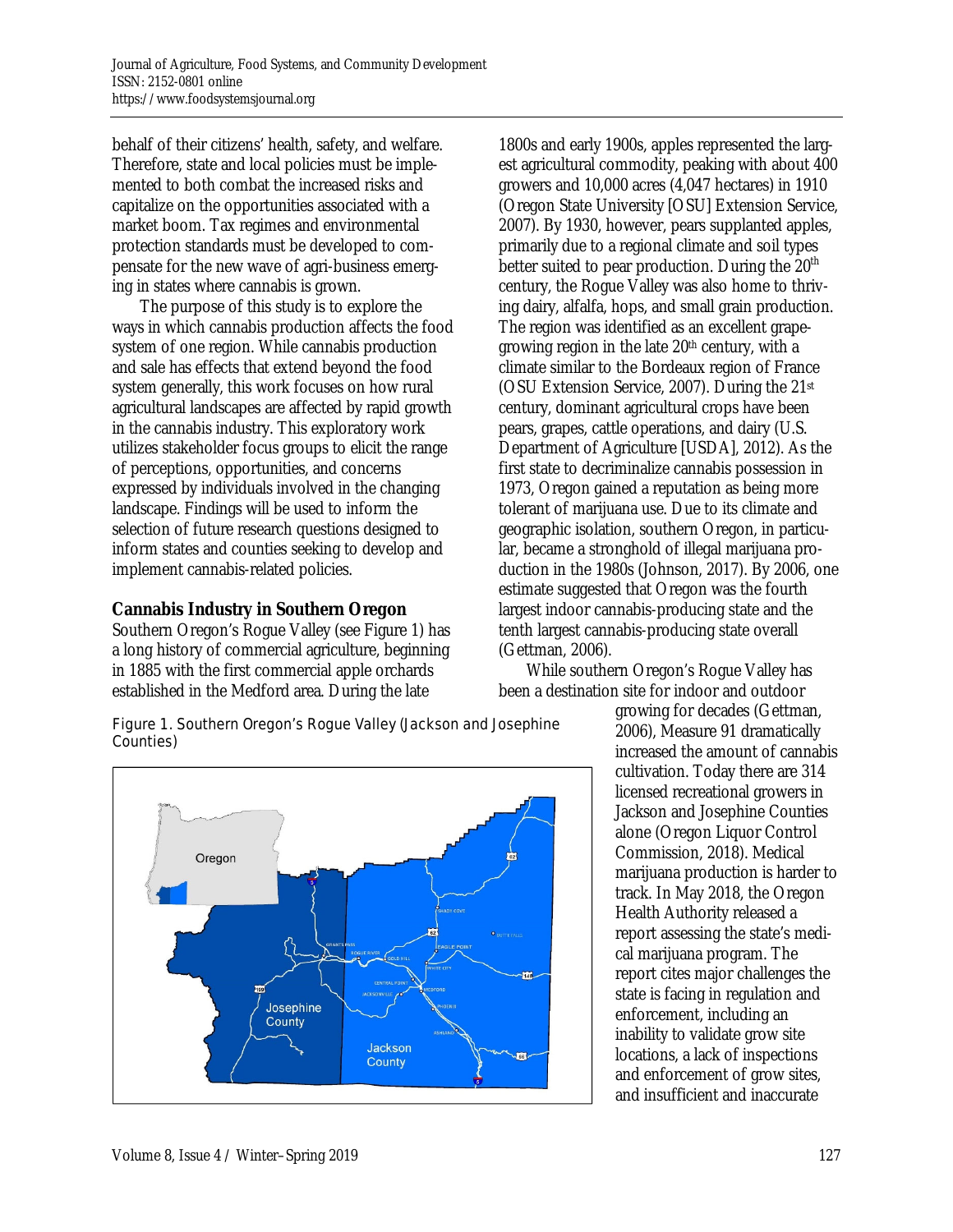reporting and tracking methods. As such, determining the scope of medical marijuana currently being grown and processed in southern Oregon is difficult (Cabauatan-Vasquez & Yan, 2018).

 The Rogue Valley had an estimated population of 303,831 people in 2017, 92% of whom reported their race as white alone (U.S. Census Bureau, 2017). Jackson County reported a median household income of US\$51,409 and Josephine County reported a median household income of US\$44,426 in 2017 (U.S. Census Bureau, 2017). The Rogue Valley is located within what has been referred to as "The State of Jefferson," a largely rural area of southern Oregon and northern California historically and culturally rooted in forestry, mining, and agriculture (Lalane, 2017). The region has a history of secession movements rooted in a cultural and political identity distinguishing the region from urban areas to the north and the south (Lalane, 2017).

#### **Research Methods**

In December 2016, the Rogue Valley Food System Network (RVFSN) sought an academic partnership for the purpose of developing an exploratory study to address how cannabis production affects the regional food system. The network planned a series of stakeholder meetings and sought assistance on ways to use the findings as a form of needs assessment for future research. While some research

community discourse, and identifying variables of interest for further study.

 The RVFSN was formed in 2014 by a group of organizations, agencies, and businesses working to create a secure, sustainable food system accessible to all (RVFSN, 2018). In 2016, the organization voted to form a working group focused on the impact of cannabis production on the food system. The group was composed of individual representatives from RVFSN as well as community stakeholders with an interest in the relationship between the expanding cannabis industry and the food system. Formation of the working group stemmed largely from constituents' interests in better understanding the growing conflicts between food producers and cannabis producers. Initial work focused on exploring the perceived opportunities and challenges associated with the changing landscape. The authors of this paper were members of that working group but did not have control over all decisions made during the planning process. Researchers were invited to disseminate the information generated during this community process to a broader audience. The stakeholder perceptions recorded in these meetings are described here as an exploratory study to inform future work investigating the impacts of cannabis on the food system.

 The RVFSN held eight meetings designed to foster a community conversation about the changing agricultural landscape (see Table 1). Participants

research on water requirements in cannabis, were already known, little was known about how the growth of the cannabis industry was affecting the regional food system overall. RVFSN hoped to facilitate stakeholder meetings for the purpose of both setting a civil tone for

needs, such as

Table 1. Description and Timing of Cannabis Community Meetings

| Date               | Meeting Type                                                                                                     | Participants |
|--------------------|------------------------------------------------------------------------------------------------------------------|--------------|
| April 5, 2017      | Initial Stakeholder Meeting. Purposive sample of<br>stakeholders across study area.                              | 18           |
| July 19, 2017      | Public Interest Meeting with panel. Discussions not coded<br>for analysis. Used to advertise community meetings. | 150          |
| August 31, 2017    | Facilitator Training Meeting. Purposive sample of diverse<br>stakeholders across study area.                     | 15           |
| September 7, 2017  | <b>Grants Pass Community Meeting</b>                                                                             | 11           |
| September 11, 2017 | <b>Talent Community Meeting</b>                                                                                  | 8            |
| September 13, 2017 | Little Applegate Community Meeting                                                                               | 10           |
| September 18, 2017 | Rogue River Community Meeting                                                                                    | 18           |
| September 20, 2017 | Applegate Community Meeting                                                                                      | 15           |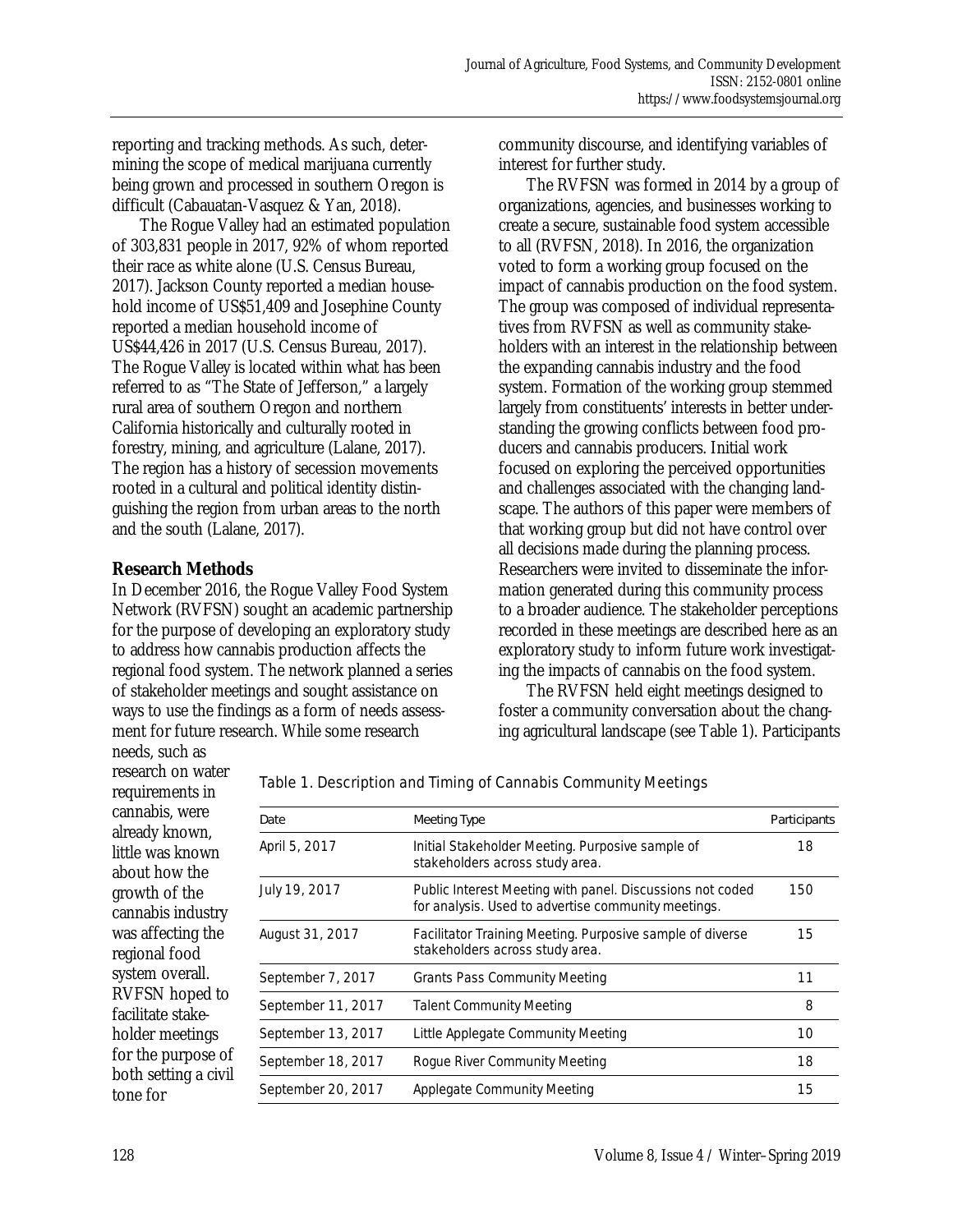for the initial stakeholder meeting and the facilitator training meeting were selected through purposive sampling (Adler & Clark, 2011). The public interest meeting and all five community meetings were advertised by community facilitators and the RVFSN in local newspapers, discussion boards, social media, and local businesses. Facilitators took notes on wall-mounted notepads in all meetings. Additionally, a student research assistant took electronic field notes during all discussions (Kleiber, 2004). Digital notes taken during the meeting and facilitator-generated notes were compared to improve note accuracy during coding. No digital or voice recordings were taken during the community conversations because of concerns expressed by cannabis growers (Kleiber, 2004).

 The first focus group took place in April 2017. Participants were selected using a purposive sample technique based on contacts from participating RVFSN representatives (Adler & Clark, 2011). A total of 18 recreational cannabis growers, medical cannabis growers, food producers, farmers growing both cannabis and food crops, ranchers, land use planners, and water resource managers participated in the meeting. Participants were divided into several discussion groups with representation across perspectives and were then prompted by research facilitators to address three primary objectives:

- 1. Identify potential opportunities or collaborations between the cannabis industry and food system.
- 2. Identify threats and challenges associated with the growing cannabis industry with specific emphasis on challenges to the existing food system.
- 3. Identify strategies for engaging in constructive and civil discourse with community members on how to leverage opportunities and address challenges.

 During the initial stakeholder meeting, participants suggested small community-based focus groups to further explore the posed questions with a wider range of stakeholders. The working group identified community-based facilitators based on feedback from the original stakeholder meeting.

Three co-facilitators whose interests balanced each other were selected to facilitate meetings in each of the five communities in southern Oregon. Cofacilitators worked together to select an appropriate community venue and market the focus group to community members. Co-facilitators were carefully selected from each of the representative communities, each holding a different perspective on the impact of the cannabis industry on the food system.

 Three months after the initial stakeholder meeting, a regionwide informational session exploring the opportunities and challenges associated with the growing cannabis industry on the food system was held in Medford, Oregon. The event was widely publicized by news outlets and trended across social media. Panel participants included a recreational cannabis grower, a water resource manager, a land use law consultant, a viticulture and agricultural labor specialist, and two academic facilitators. Panelists spoke for 10 to 12 minutes each and were then asked to collectively answer questions curated from the 150-person audience by the facilitators.

 During the concluding 15 minutes of the regionwide forum, the community-based cofacilitators were introduced to the audience broadly. All those wishing to participate in further discussion were then asked to meet with the cofacilitators from their home community. Contact information was collected from interested parties.

 All co-facilitators were asked to participate in a facilitation training session led by Southern Oregon University and Oregon State University Extension. Facilitators were trained on strategies for leading constructive conversations in tense environments, remaining objective during discussions to encourage full participation of attendees without bias, and ways to brainstorm ideas without judgment from participants.

 Finally, co-facilitators held community-based focus groups in each of their respective towns. Focus groups explored the same three questions posed in the initial focus group. Several groups additionally chose to focus on strategies for further discussion. In total, 51 community members participated in the community-based focus groups.

An undergraduate research assistant attended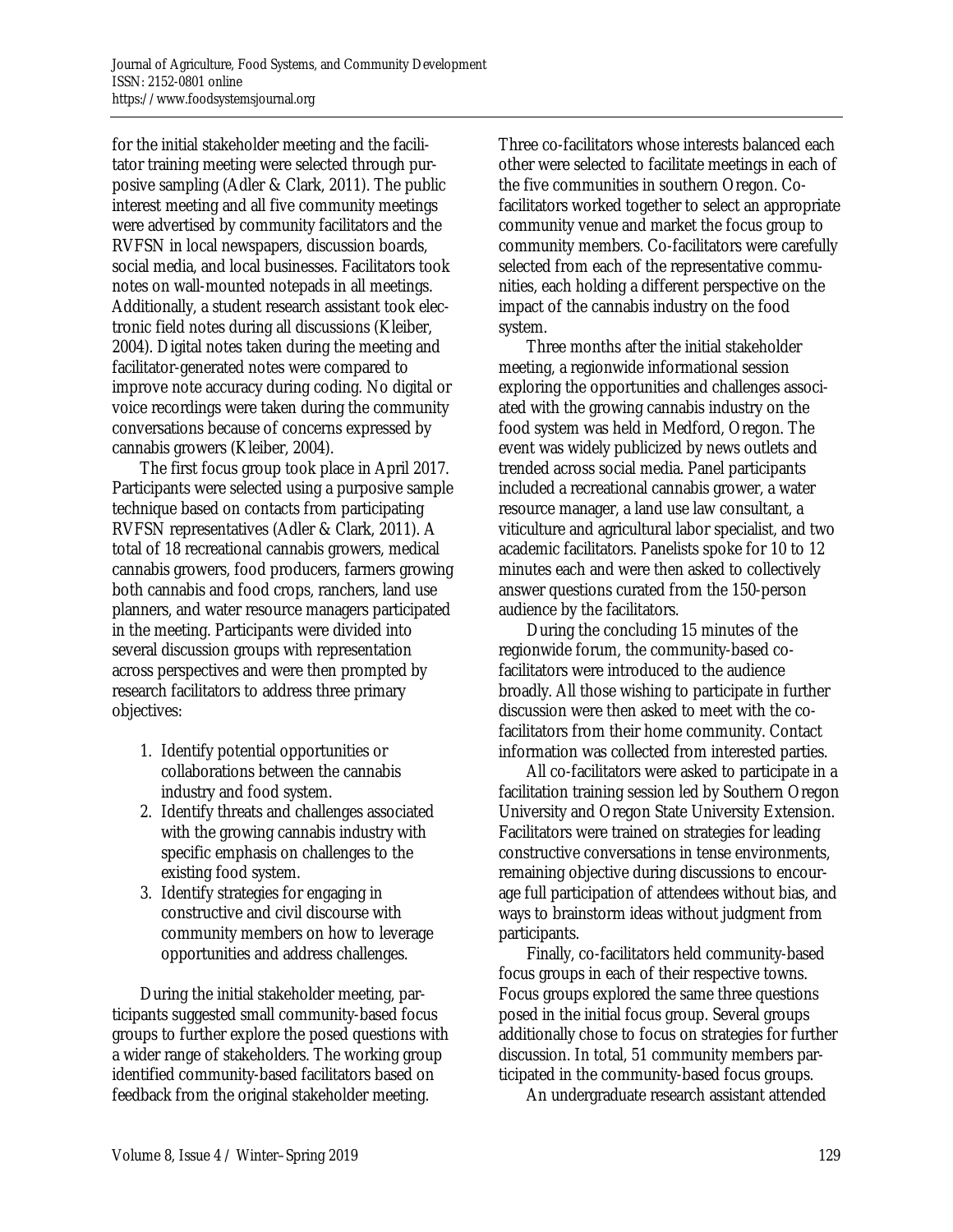all meetings throughout 2017 as an objective note taker. In addition, notes generated by the facilitators during the community conversation were collected for analysis. Neither audio nor video recordings were made of the community stakeholder meetings because of concerns regarding the frequent disclosure of illegal growing and marketing (Kleiber, 2004). (In pilot interviews, cannabis growers had expressed concern regarding recordings of any kind.) All notes from the original stakeholder meeting and five community-based discussions were then digitized and coded by hand for common themes by two independent researchers (Kleiber, 2004). Each unique discussion topic during a meeting was treated as an independent occurrence of a theme or concept. Researchers met after coding was complete to explore intercoder reliability (Adler & Clark, 2011). Minor inconsistencies with coded themes were resolved by collapsing theme concepts.

#### **Results**

Ten themes were identified from the field notes taken during group meetings. Although some differences in discussion topics did exist between geographic locations, no systematic analysis of responses between geographic locations was attempted due to the small sample sizes and lack of repeated meetings in each community. A total of 531 unique conversations were coded, and the relative frequency of each theme was additionally explored (see Table 2). Although the researchers'

focus was placed specifically on the impact of the cannabis industry on the food system, discussions repeatedly addressed opportunities and challenges of the growing cannabis production industry that extended beyond its impact on the food system. All findings have been included here, although some findings only marginally address the impact on the food system.

# *Environmental Concerns*

Both food producers and longtime cannabis producers identified an overall lack of agroecological understanding as a challenge. They argued that many of the newer cannabis producers do not understand soil health, the need for reduction in chemical usage, and the value of polycropping. Discussions of soil health often overlapped with land use concerns regarding soil compaction caused by heavy equipment, gravel, and/or high tunnels on exclusive farm use (EFU) lands. Overuse of chemicals, chemical runoff, and the possibility of raptor mortality as a result of rodenticide use were all mentioned as challenges. Cannabis producers further discussed regulations that prohibit composting in cannabis production as well as perceived constraints for intercropping food crops within cannabis production. Cannabis producers and food producers discussed work happening locally to develop "best practices guides" for new producers.

 Environmental resource managers frequently discussed chemical runoff. One specific issue described in multiple meetings involved the accumulation of rodenticides in raptors. Some stakeholders attributed regional raptor mortality to an increase in cannabis production. These concerns are now being explored in more detail in terms of how cannabis production affects wildlife habitat (Franklin et al., 2018).

# *Regulatory Framework*

Participants expressed concern and confusion regarding the regulatory framework for cannabis production and distribution. Recreational and

#### Table 2. Rank Order and Frequency of Coded Themes

| Rank Order | <b>Discussion</b>             | Frequency | Relative Frequency |
|------------|-------------------------------|-----------|--------------------|
| 1          | <b>Environmental Concerns</b> | 83        | 15.6%              |
| 2          | Regulatory Framework          | 81        | 15.3%              |
| 3          | Land Use Policy               | 81        | 15.3%              |
| 4          | Resource Competition          | 59        | 11.1%              |
| 5          | <b>Financial Capital</b>      | 58        | 10.9%              |
| 6          | Cultural Change               | 56        | 10.5%              |
| 7          | <b>Educational Needs</b>      | 41        | 7.7%               |
| 8          | Leadership Development        | 28        | 5.3%               |
| 9          | Stigmatization                | 24        | 4.5%               |
| 10         | Corporatization               | 20        | 3.8%               |
|            | <b>Total Discussions</b>      | 531       |                    |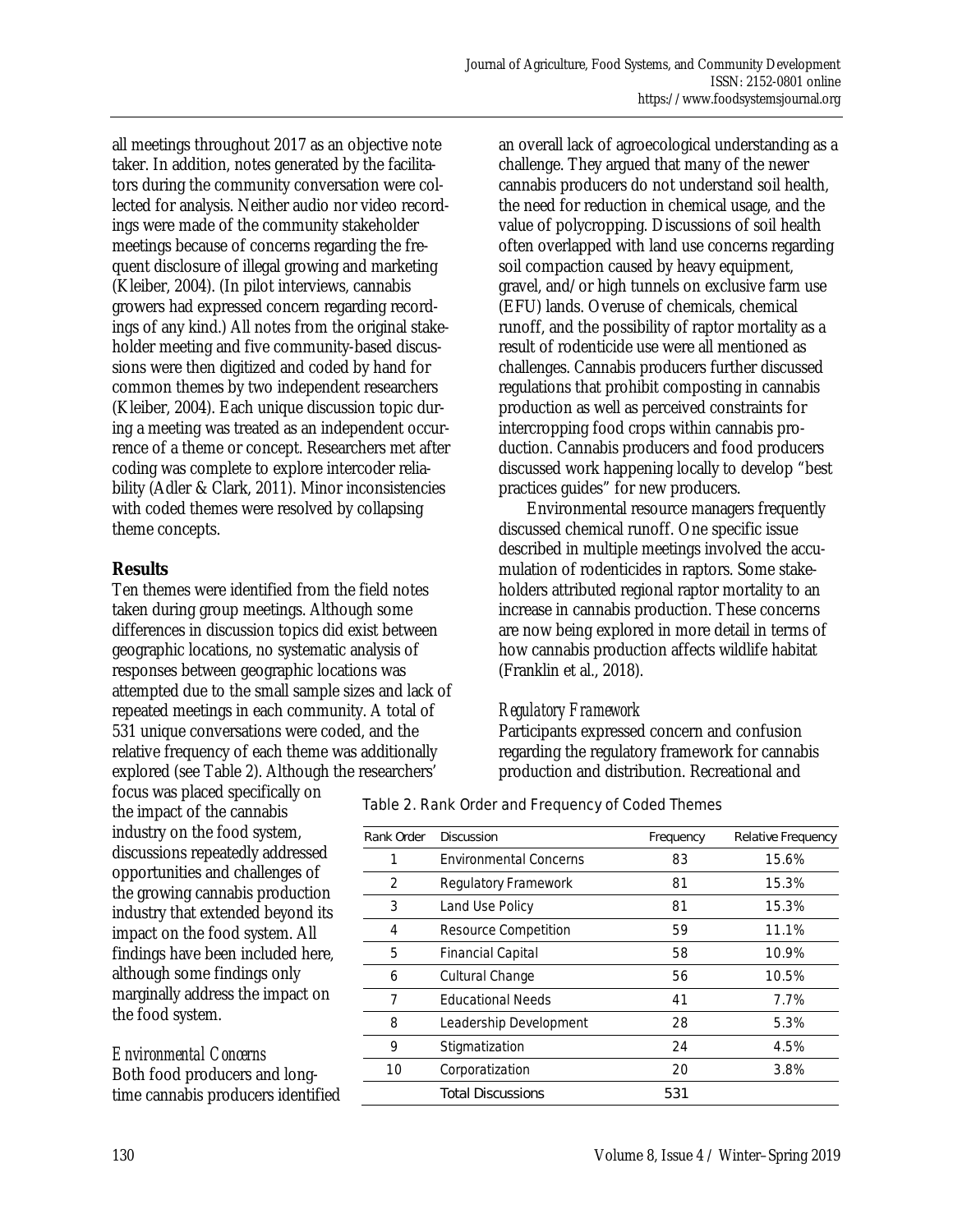medical cannabis growers were most likely to express these concerns, but concerns were shared by neighboring food producers and urban dwellers as well. Specific confusion was noted between federal versus state policy as well as medical versus recreational policy. Cannabis producers expressed a lack of understanding of the laws that regulate their industry as well as concern over who is involved in making those decisions. Government overreach was discussed in several situations, often within minutes of a discussion of the need for stronger regulations. Although not all growers disclosed whether they grow cannabis legally or illegally, some evidence existed that legal producers were more likely to express a desire for stronger regulation. Finally, many discussions revolved around the persistence of black-market cannabis production throughout the region. Licensed growers expressed frustration over competition for resources and land with illegal producers. Frustration over licensed growers supplementing their income with illegal out-of-state sales was also mentioned regularly. Cannabis producers and food producers remarked on their estimates of how much of the cannabis grown in their region is illegally produced or sold, with some estimating that as much as 95% of all cannabis is sold illegally from both licensed and unlicensed grow sites.

# *Land Use Policy*

Land use planning and zoning regulations differ among counties and are often poorly understood. Cannabis growers expressed concern that state and county officials can disagree over specific land use laws. For example, one focus group recorded a discussion between a local county employee and a state employee who disagreed over whether cannabis could be produced on rural residential zoned properties. Food producers in particular expressed concern over county regulations that restrict cannabis production to EFU zoned properties. EFU zoned lands are selected for zoning restriction based on having prime agricultural soils; however, cannabis production practices often involve laying gravel or sand over these soils for production in large high tunnels using imported soils. Thus, many food producers remarked that they were concerned that cannabis growers were adversely affecting

prime soils that might not be recoverable if cannabis production declines in the future. Some food producers argued that cannabis should be produced in commercially zoned properties. In addition, concern was expressed over the aesthetics associated with the required fencing, traffic, noise, and odors.

## *Resource Competition*

Not surprisingly, a significant portion of the conversation between cannabis growers and food producers revolved around a perceived sense of resource competition for land, water, equipment, services, and labor. Food producers expressed concern over competition for water resources. Similarly, legal cannabis producers expressed concern over the same with illegal growers. While the region relies on water rights to allocate water as a resource, surface and groundwater are illegally accessed, and enforcement is strictly complaintdriven in the rural landscape.

 Food producers reported being unable to source labor, services, and equipment as cannabis producers vie for the same local supplies and services. As noted above, some opportunity was expressed in this area to see the costs of materials come down through increased regional buying power, but immediate concerns revolved around shortages and longer waiting periods for goods and services. Food producers report losing labor to the cannabis industry. Recreational and medical growers reported internal competition, and both expressed frustration with the illegal market for competition. Regional housing shortages were also discussed as a part of this conversation, though most seemed to recognize that the housing shortage stems from a range of factors beyond the rise in the cannabis industry. As was noted in the theme of land use, an overall competition for available land has caused a perceived significant increase in land costs.

# *Financial Capital*

One of the opportunities regularly discussed revolved around the idea of increasing financial capital in the region. Participants discussed the overall potential benefits of increased spending by cannabis producers. Specific to the food system,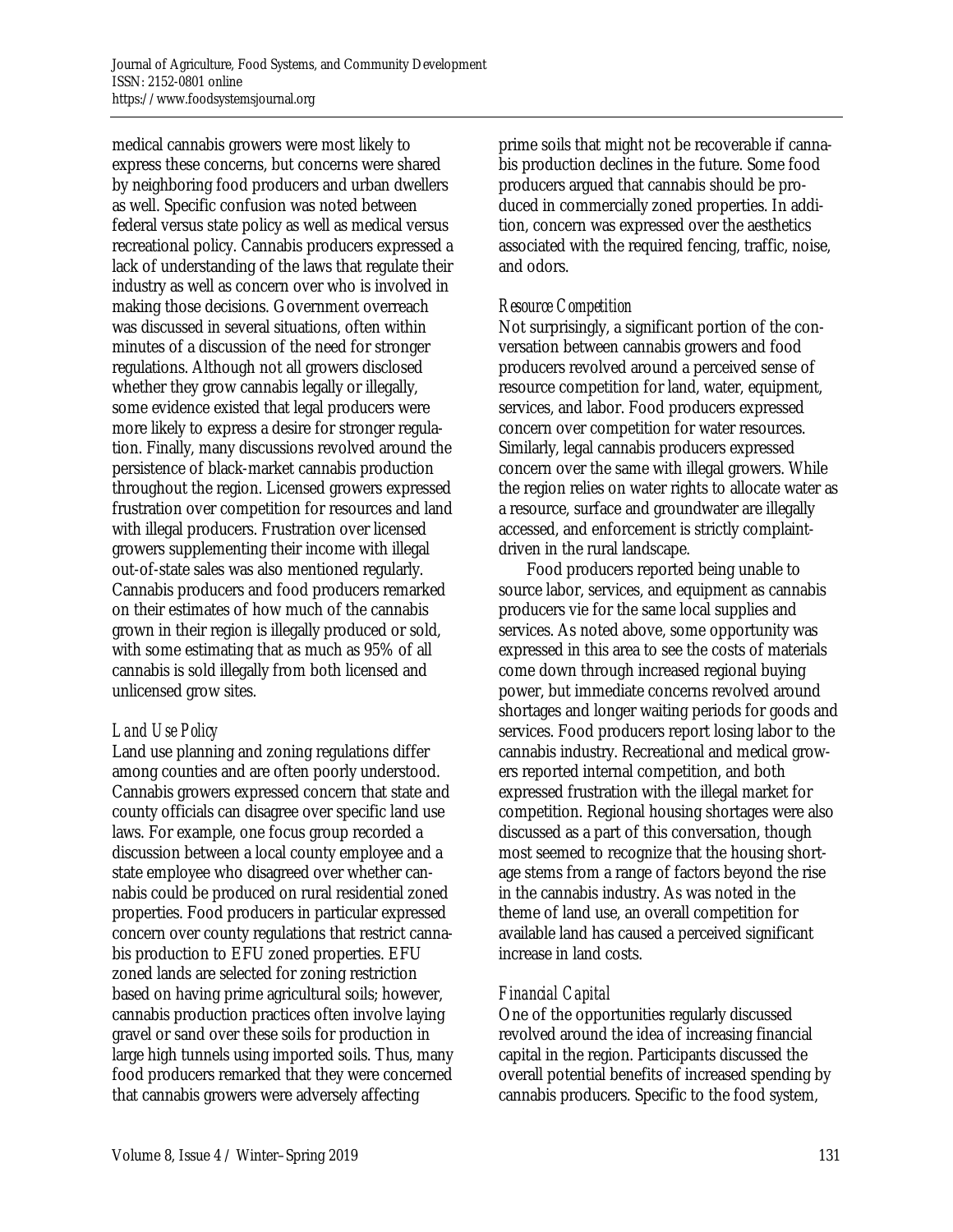benefits discussed included increased buying power for shared equipment, irrigation infrastructure, and overall rural development. Tax revenue was also discussed, but it was contested by participants. Two tax revenue challenges were identified regularly. First, current tax revenue is allocated within the county of purchase rather than production. As such, rural production counties like those in southern Oregon do not realize much of the total tax revenue Second, as was mentioned already, cannabis producers perceive that most of the production at this point is still illegal and untaxed. The complex dynamic between legal and illegal production described here is consistent with research immediately to the south in northern California (Polson, 2013).

# *Cultural Changes*

Concerns related to rural development included near-universal unease with outsiders moving into the region. This concern was expressed in a variety of ways, including consternation that the locals are being pushed off their land. Concerns were also expressed regarding an influx of people of color. Specific mention was made of migrant Latino and Hmong workers and/or owners.

 In addition, participants expressed anxieties about crime, labor relations, and overall changes to community structure. Some participants discussed their anxieties around increased crime as connected to racially driven concerns centered around migrant labor. Increased crime was also discussed independent of race as being driven by a largely cash-based economy, increased use of firearms, and the reported connections between sex slavery and migrant farmworkers. This concern was raised by participants, including cannabis producers who reported suspicion of sex slavery by neighbors.

 Additional concerns included the gentrification of rural landscapes and an overall fear of how a boom-and-bust economy might lead to long-term community infrastructure struggles. In many cases, the problems listed above were also listed as potential opportunities. Some participants spoke about the opportunities for seeing an increase in racial and ethnic diversity in the region as well as a resurgence of young farmers who have come to the region to grow cannabis.

#### *Educational Needs*

Cannabis producers specifically, but other participants as well, noted the need for educational materials on a wide range of issues. Specifically, they spoke about the lack of support they are receiving from Oregon State University Extension Services and local research institutions. They spoke of the need for training programs for cannabis farmers, regulatory training, medical research on the health benefits of cannabis, and educational conferences for networking and informationsharing. One opportunity expressed in this area included long-time food producers being able to market themselves as farming consultants in the cannabis industry as a source of supplemental income.

## *Leadership Development*

Extension-based services, beginner farmer and rancher programming, grant-writing assistance programs, and lobbying have largely been led by institutional leaders in food production. However, cannabis growers expressed concern that no such leadership has emerged in their field. They regularly asked questions about who will advocate for their concerns, provide training, and coordinate efforts to support industry interests. Other participants felt that there was no organized effort to communicate the challenges being addressed to state-level decision makers. The historical "State of Jefferson" concept was discussed on numerous occasions as rural residents of southern Oregon expressed concern that their region was serving the demands of urban regions to the north and south without support or appropriate compensation.

#### *Stigmatization*

Stigma and perception of cannabis production were widely discussed as challenges in the industry. Cannabis producers spoke about their concerns of federal legislation that stigmatizes state legalization. They further spoke about the challenges this places on banking, as many banks continue to navigate federal law prohibiting dealings with cannabis growers. The resulting cash economy is further stigmatized, as legal businesses find themselves paying for services or supplies with large sums of cash. Other participants, including food producers,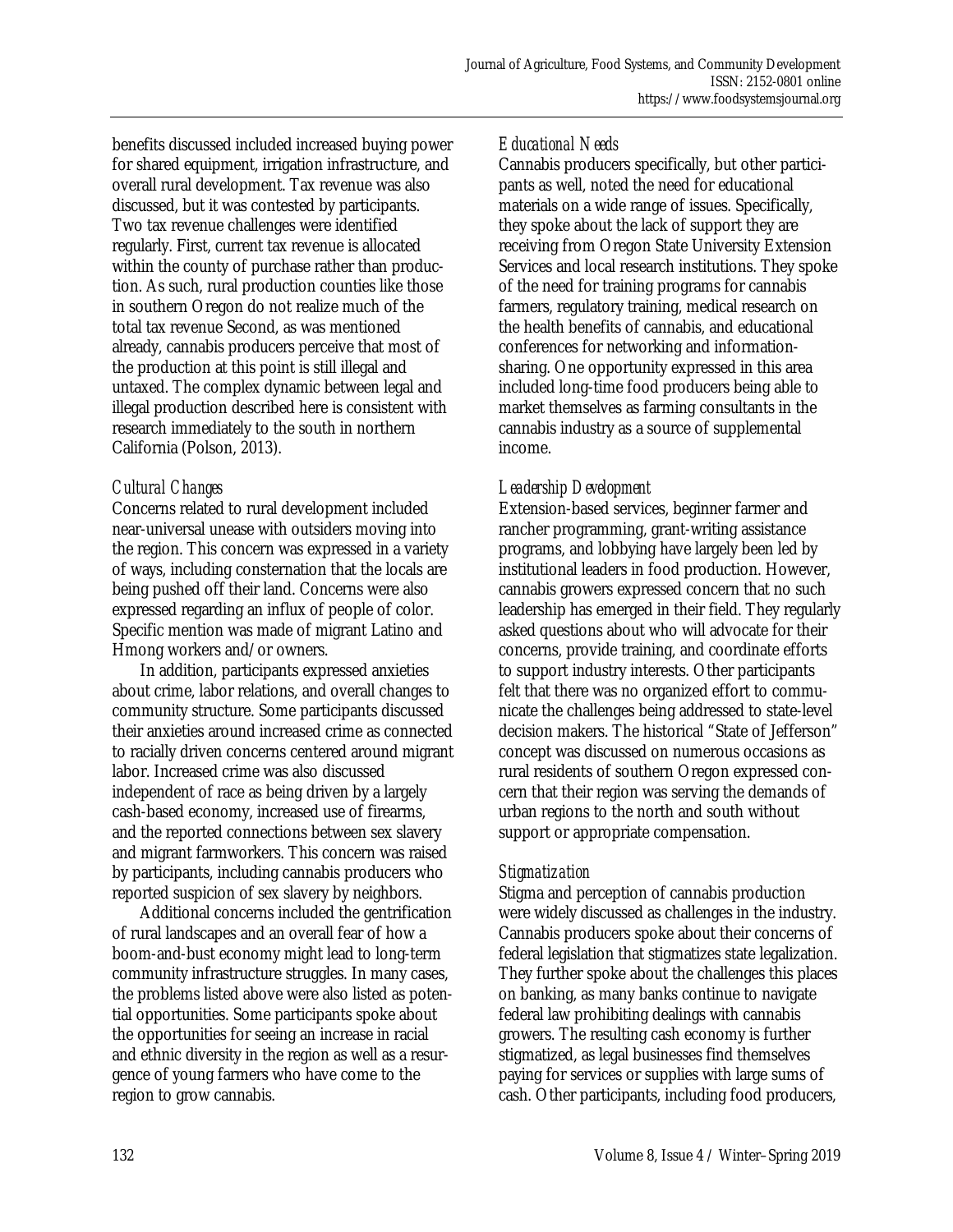described the difficulty of working with cannabis growers due to stigmatization. They described being concerned about how community members might feel about them if they are seen collaborating with or sharing resources with cannabis producers. Focus group participants did not discuss the moral arguments surrounding the legalization of cannabis. This lack of perspective may have been the result of self-selection.

#### *Corporatization*

Although discussions largely revolved around a contestation over resources, values, and community structure, participants also discussed concern over the influence of outside corporate interests. Food producers and long-time cannabis producers fear the region will be opened up to large agribusiness interests and outside investments. Many of the participating cannabis producers identify themselves as "locals" with long histories of production (either food or cannabis) in southern Oregon. Several told stories of neighbors whom they perceived were working for large corporations. Whether real or perceived, there was a sense that local economies were being replaced by corporate investments that would not benefit the local region. They also expressed concern over a shift in values away from land and community stewardship to businesses rooted in financial gains. Resource competition seemed to drive this conversation, as "local" was subjectively defined in most cases as those who currently live in the Rogue Valley. Several of the most outspoken cannabis producers in this argument had moved to Oregon within the past couple of years but were actively promoting restrictions on any new licenses.

# **Discussion**

The stakeholder perceptions explored here collectively contribute a valuable lens into how cannabis legalization unfolds on a rural landscape. Stakeholders expressed a range of fears, anxieties, and excitement about how the cannabis industry might continue to develop in southern Oregon. As states continue to contemplate or implement legalization of cannabis production, a constructivist approach to understanding social and environmental

problems can be useful in research and policy development.

 A constructivist research lens, alone, however, was not the intent of the RVFSN cannabis working group. Perceptions were intended to drive research to address opportunities and concerns. Multidisciplinary research in cannabis production is needed and includes agricultural and environmental scientists to look at best practices in production; hydrologists to look at water use, flow, and availability; sociologists to explore labor and rights issues; land use planners to explore appropriate zoning; legal experts to address clarity in laws; and communication experts to address the confusion growers and neighbors feel regarding law.

 Researchers interacted individually and in groups with cannabis growers, neighboring food producers, land use planners working with cannabis growers, water resource specialists, cannabis policymakers, and concerned citizens. The perceived risks and opportunities reported here were constructed through careful listening and observation. However, the limitations of this research include its exclusive focus on stakeholders' perceptions. Participating researchers did not attempt to correct conversations involving concerns or opportunities that diverged from existing research findings. The questions drawn out of focus groups require further research to support or refute stakeholders' claims. Furthermore, our research was confined to exploring how cannabis production is affecting the food system in the Rogue Valley alone. The extent to which these findings can be generalized to other growing regions remains unclear. Finally, the cannabis industry in southern Oregon is reportedly changing as a result of legalization in California. Increased competition and increasing supply have resulted in price decreases that may affect concerns and opportunities. It is presently illegal at both the state and federal level for cannabis products to move across state lines. However, as noted above, stakeholders currently report that because so much of the market is actually in states where it is still illegal to grow, this may have little impact on overall sales. Federal legalization of cannabis would likely increase market potential through legal market access.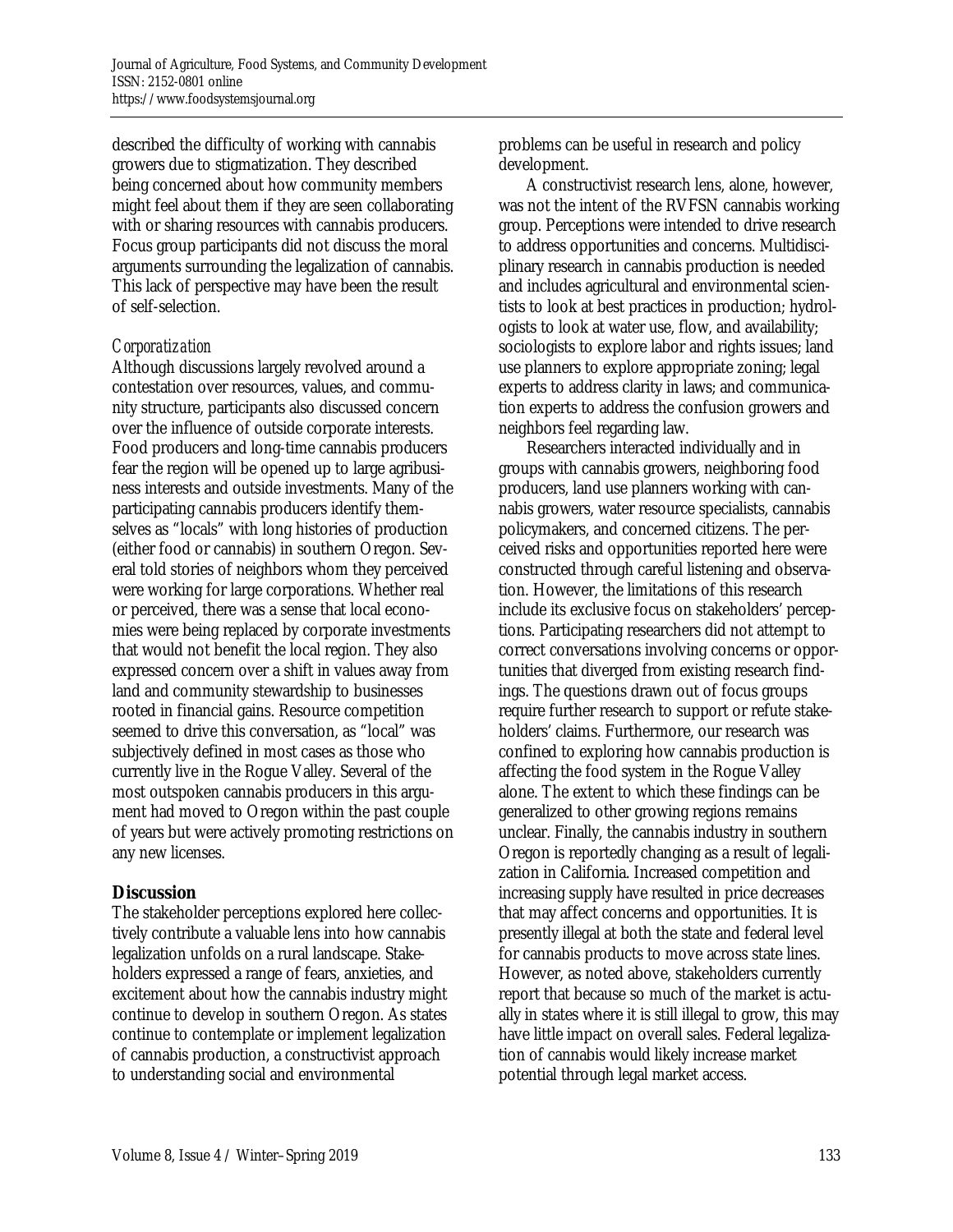#### **Conclusions**

While cannabis remains illegal at the federal level, states are increasingly decriminalizing and promoting cannabis production and in-state sales. The focus group analysis conducted here may be helpful in the development of research, land use policy, regulation, and enforcement strategy. Findings suggest that communication between policymakers and cultivation regions will be necessary to address the changing landscape for food producers and rural communities generally. Decriminalization after a history of prohibition has further led to widespread confusion and/or misinterpretation of state law. Improved communication between states and growers, states and counties, growers and counties, and between growers themselves may be necessary to avoid disputes.

 Additional research addressing the perceived concerns presented by community members and stakeholders will be needed to verify the qualitative research presented here. Initial findings have been used and will continue to be used by researchers and practitioners interested in further exploring the relationship between cannabis and the food system. Results have informed local efforts to begin quantifying water use in cannabis production and in comparing water use to that of local wine grape

production. Other researchers are currently exploring the impact of cannabis production on wildlife.

 While stakeholders in this study spoke about opportunities and concerns generally, researchers focused on questions regarding the impact of cannabis production on the regional food system. Many of the concerns voiced were beyond the scope of this research. Additional research will be needed to understand the broader effects of a changing cannabis economy. For example, concerns of a growing sex trade industry associated with the cannabis industry were not explored here in detail, nor were enforcement strategies for illegal growing operations or interstate trade.

 In summary, there is a perception among stakeholders that the emergence of a cannabis economy in southern Oregon is affecting the regional food system. These impacts include a number of challenges related to land use, environmental degradation, and resource competition. However, effects also include opportunities for shared resource use, rural economic development, and educational collaboration. Additional research will be needed to explore the perceived impacts of cannabis production on the food system as discussed in stakeholder meetings.

#### **References**

- Adler, E., & Clark, R. (2011). *An invitation to social research: How it's done* (4th Ed.). Belmont, CA: Wadsworth Cengage Learning.
- Bauer, S., Olson J., Cockrill, A., van Hattem, M., Miller, L., Tauzer, M., & Leppig, G. (2015). Impacts of surface water diversions for marijuana cultivation on aquatic habitat in four northwestern California watersheds. *PLOS ONE, 10*(9), e0120016. https://journals.plos.org/plosone/article?id=10.1371/journal.pone.0120016
- Blachly, P. H. (1976). Effects of decriminalization of marijuana in Oregon. *Annals of the New York Academy of Sciences, 282*(1), 405–415. https://doi.org/10.1111/j.1749-6632.1976.tb49913.x
- Cabauatan-Vasquez, R., & Yann, C. (2018). *Oregon medical marijuana program operations and compliance assessment May, 2018* (Report to the Oregon Cannabis Commission). Oregon Health Authority. Retrieved from [https://www.oregon.gov/oha/PH/DISEASESCONDITIONS/CHRONICDISEASE/MEDICALMARIJUANA](https://www.oregon.gov/oha/PH/DISEASESCONDITIONS/CHRONICDISEASE/MEDICALMARIJUANAPROGRAM/Documents/commission/OMMP-report-to-OCC.pdf) PROGRAM/Documents/commission/OMMP-report-to-OCC.pdf
- Franklin, A. B., Carlson, P. C., Rex, A., Rockweit, J. T., Garza, D., Culhane, E., . . . Horak, K. E. (2018). Grass is not always greener: Rodenticide exposure of a threatened species near marijuana growing operations. *BMC Research Notes 11*(94). https://doi.org/10.1186/s13104-018-3206-z
- Gettman, J. (2006). Marijuana production in the United States (2006). *The Bulletin of Cannabis Reform, 2006,* 1–29. Retrieved from http://www.drugscience.org/Archive/bcr2/MJCropReport\_2006.pdf
- Heimlich, R. E., & Anderson, W. D. (2001). *Development at the urban fringe and beyond: Impacts on agriculture and rural land* (Agricultural Economic Report No. 803). Economic Research Service, U.S. Department of Agriculture. Retrieved from https://ageconsearch.umn.edu/bitstream/33943/1/ae010803.pdf